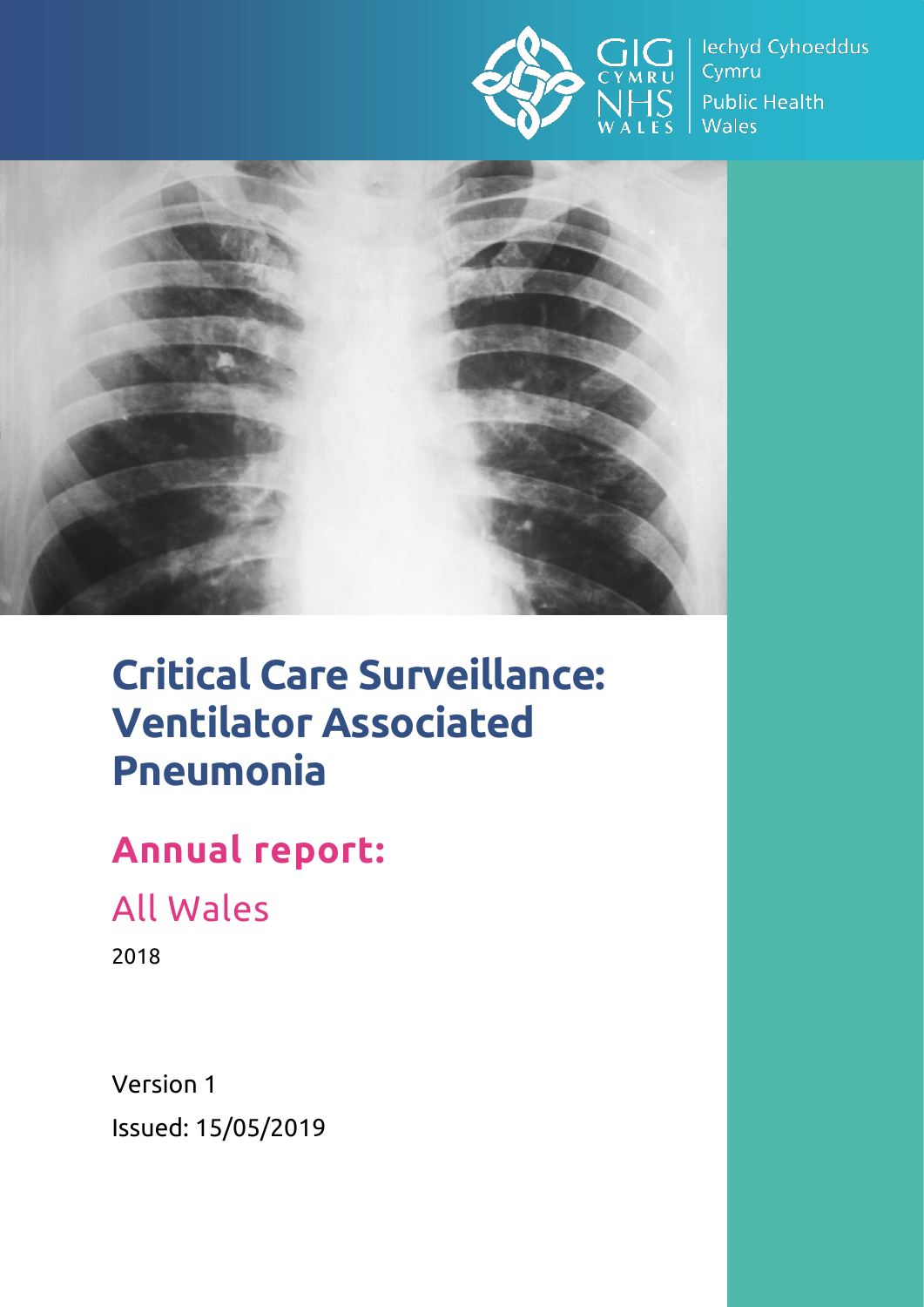# **Contents**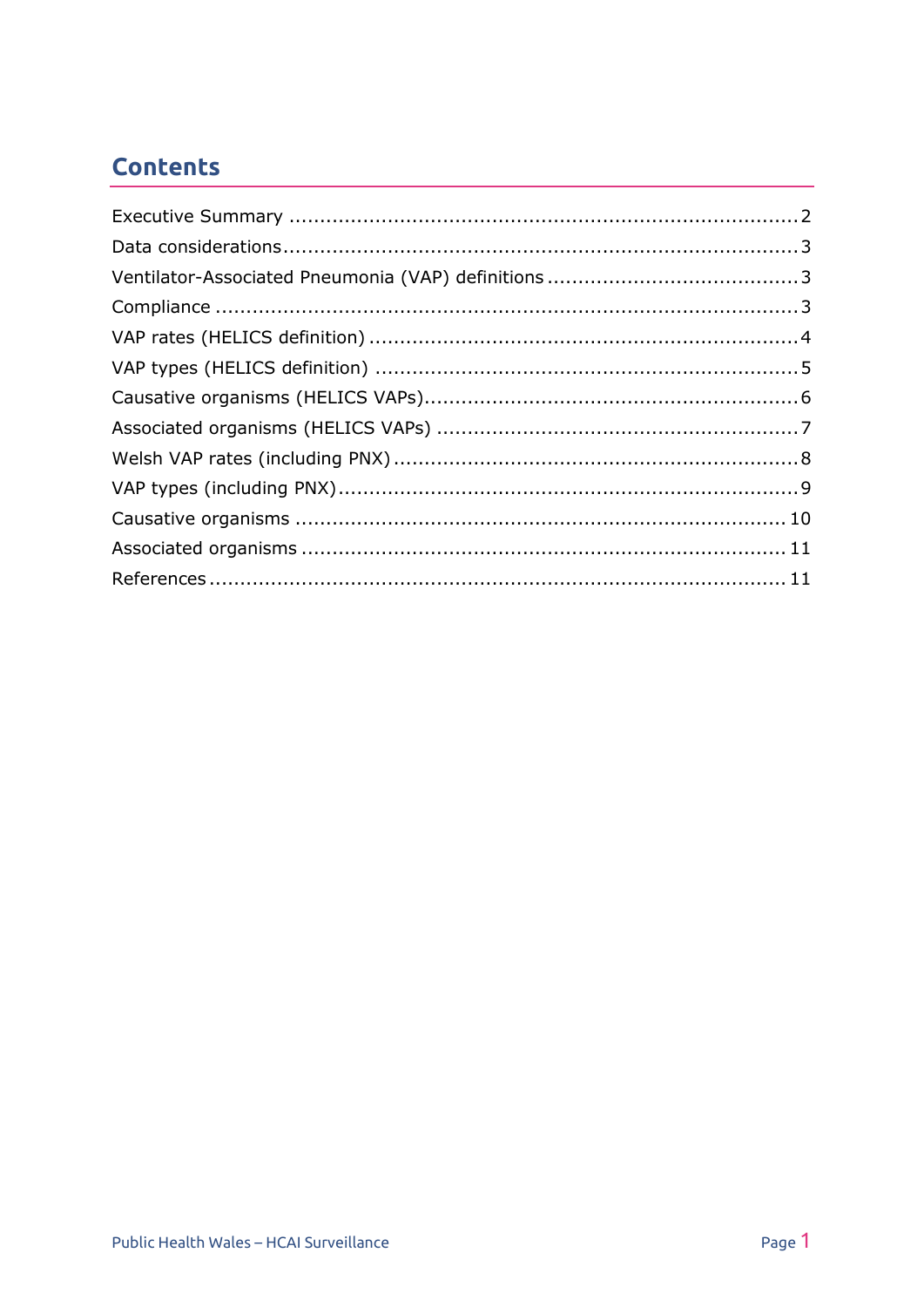# <span id="page-2-0"></span>**Ventilator Associated Pneumonia** (VAP)

# All Wales 2018 Summary



All figures are based on HELICS VAPS unless otherwise stated.<br>\*Welsh VAP rate includes an additional VAP type compared with HELICS (PNX)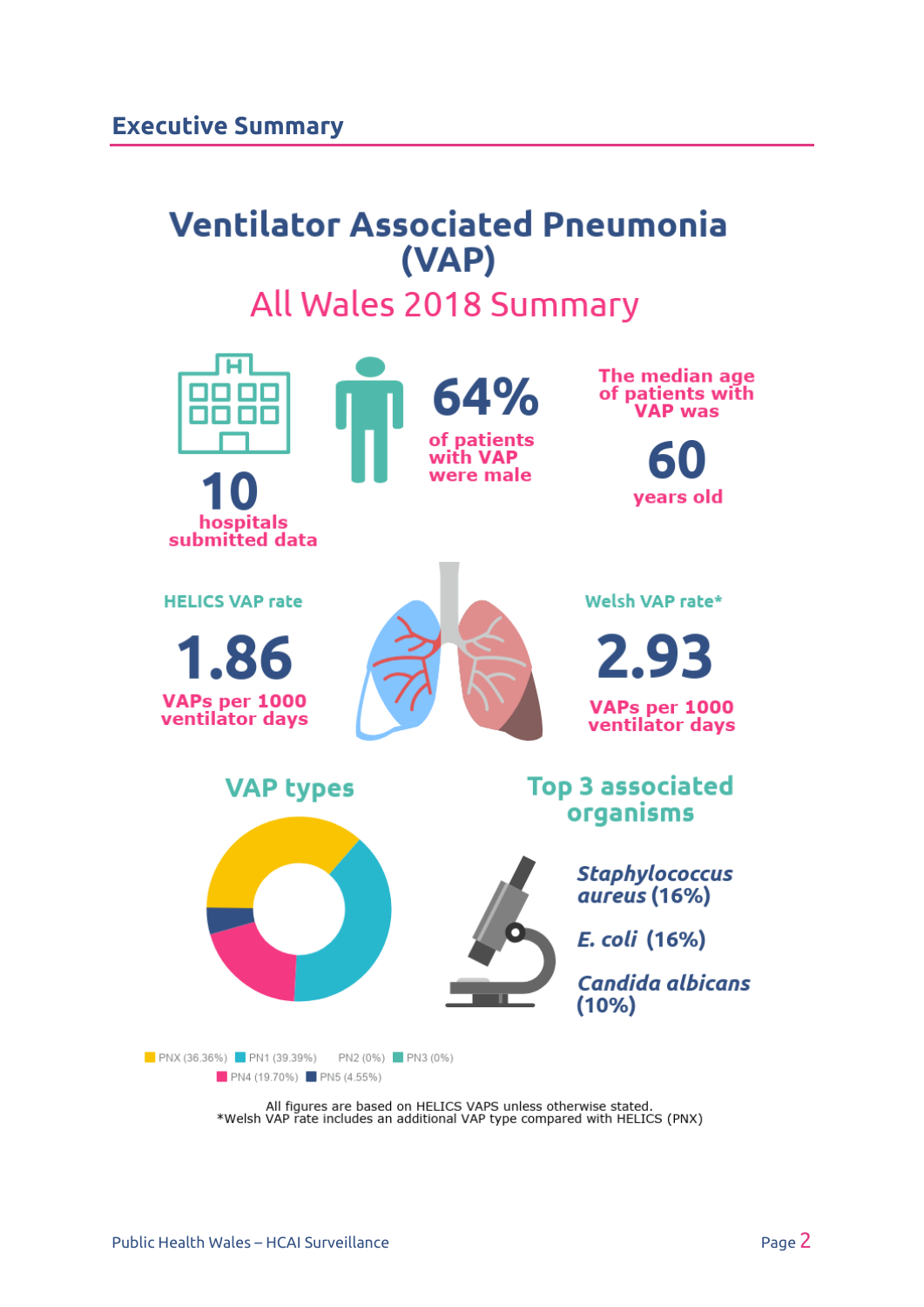### <span id="page-3-0"></span>**Data considerations**

Data is captured at unit level in Ward Watcher across Wales. Once a month data is extracted and emailed to Public Health Wales. The information found in this report may differ slightly from that found in the quarter 4 report issued 31/1/19. This may be due to additional data being received for the annual report subsequently. For this reason the annual report should be referenced when mentioning annual VAP data.

# <span id="page-3-1"></span>**Ventilator-Associated Pneumonia (VAP) definitions**

*The below details are a summary guide only, and should not be used to determine infection status. For a more detailed breakdown of the criteria, please see the HELICS definitions for ICU-acquired pneumonia.*

To be classified as a ventilator-associated pneumonia, an invasive respiratory device must have been present (even intermittently) in the 48 hours preceding the onset of infection; there must be two or more serial chest X-rays (CXR) or CT scans with a suggestive image of pneumonia (only one definitive CXR or CT scan is sufficient if there is no underlying cardiac or pulmonary disease). Additionally, there will be a combination of symptoms which include fever, leucopenia, leucocytosis, purulent sputum (or a change in sputum), cough, dyspnoea, tachypnoea, suggestive auscultation, ronchi, wheezing, and/or worsening gas exchange.

In addition to the clinical criteria, the following criteria determine which category the infection falls under:

PN1 – Protected sample + quantitative culture (10<sup>4</sup> CFU/ml BAL/10<sup>3</sup> PB, DPA).

- PN2 Non-protected sample (ETA) + quantitative culture ( $10^6$  CFU/ml).
- PN3 Alternative microbiological criteria.
- PN4 Sputum bacteriology or non-quantitative ETA.
- PN5 No microbiological criterion met (only clinical criteria).
- PNX Meets all requirements for PN1-4, but no CXR or CT scans have been done. Does not meet ECDC HELICS definition (but will be included for a Welsh VAP rate).

# <span id="page-3-2"></span>**Compliance**

14 hospitals across Wales have critical care units, and data should be submitted via email on a monthly basis. During 2018, 10 hospitals submitted data giving a 71.4% compliance rate. This was slightly reduced from 2017 (83.9% across 12 hospitals). There was no data submitted for Hywel Dda health board for 2018, and there were no infections reported for Cwm Taf health board during 2018.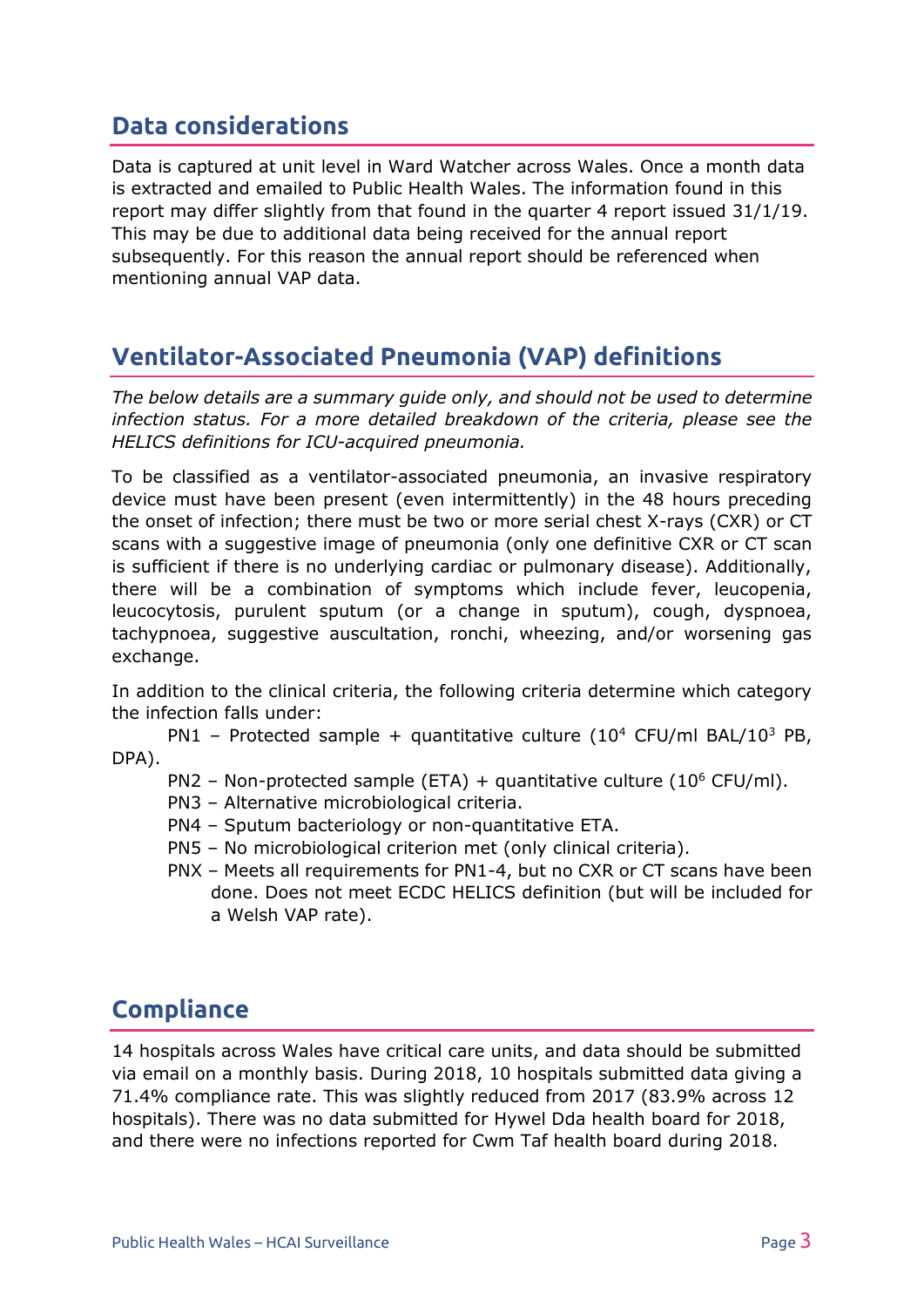### <span id="page-4-0"></span>**VAP rates (HELICS definition)**

The European Centre for Disease Prevention and Control (ECDC) classifies VAPs according to the HELICS criteria.<sup>1</sup> This section of the report details VAPs according to the HELICS criteria (PN1-PN5).



#### *Figure 1: All Wales HELICS VAP trend rate (2009-2018)*



*\*Excluding infections recorded as PNX (PN0) on WardWatcher.*

|                         | 4.20 |
|-------------------------|------|
|                         | 3.15 |
| 2009-2018 Welsh average | 2.10 |
|                         | 1.05 |
|                         | 0.00 |

There were 42 infections across Wales and 22,530 ventilator days in 2018, giving a VAP rate of 1.86 per 1,000 ventilator days. This number is likely to be higher, as some hospitals did not submit any data. The rate noted for 2018 is similar to 2017.

Of the 42 infections, 64.3% were attributed to males with a median age of 60 (range of 18-81).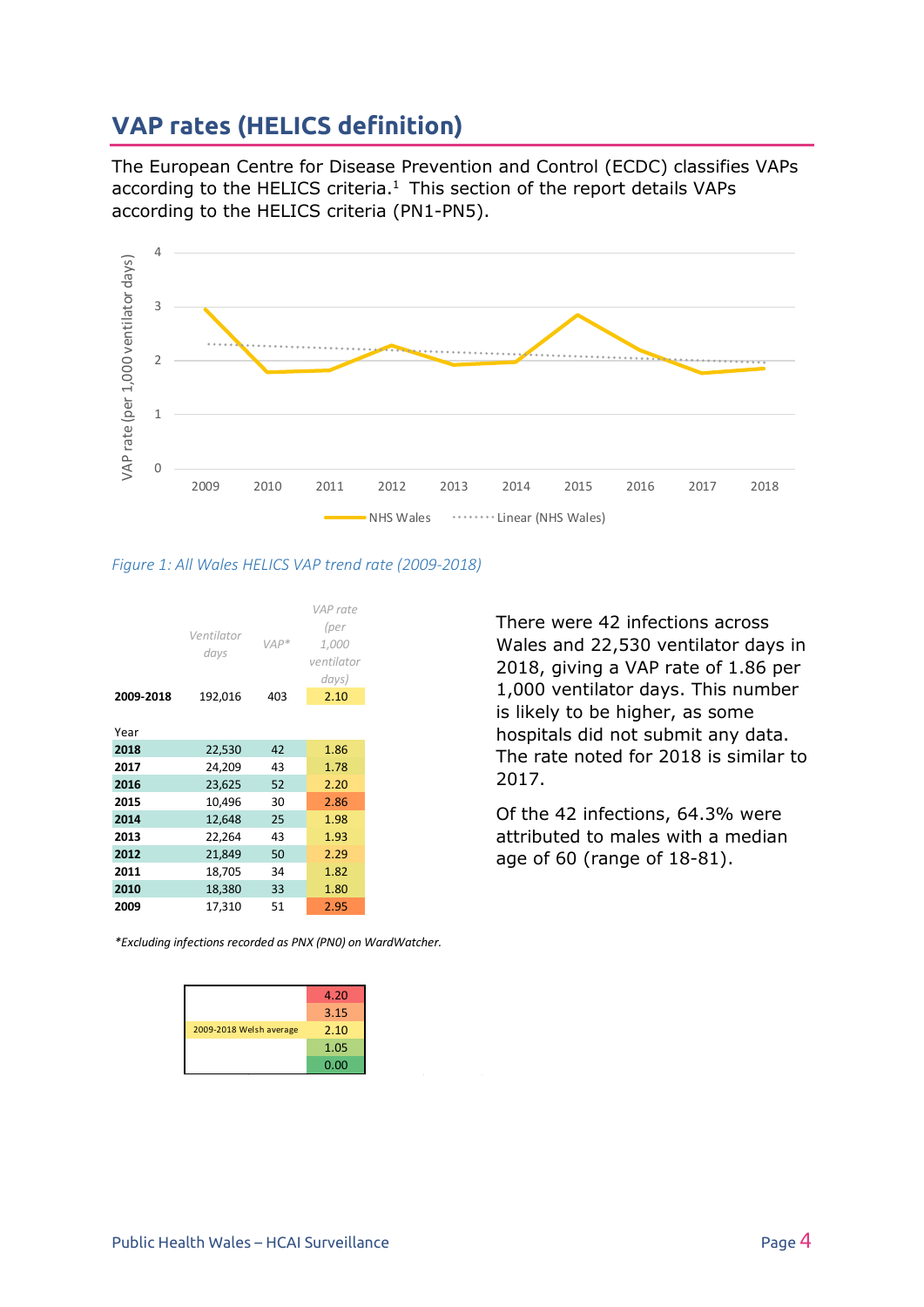# <span id="page-5-0"></span>**VAP types (HELICS definition)**



Figure 2 (below) shows a breakdown of VAPs by type (PN1-PN5).

*Figure 2: Number of VAPs determined by VAP type for Wales (2009-2018)*

Across time, PN1 is the most common VAP type followed by PN4 and PN2. For 2018, PN1 was the most common VAP type followed by PN4. The number of VAPs was lower in 2014/15 due to a change of reporting methodology which led to decreased compliance.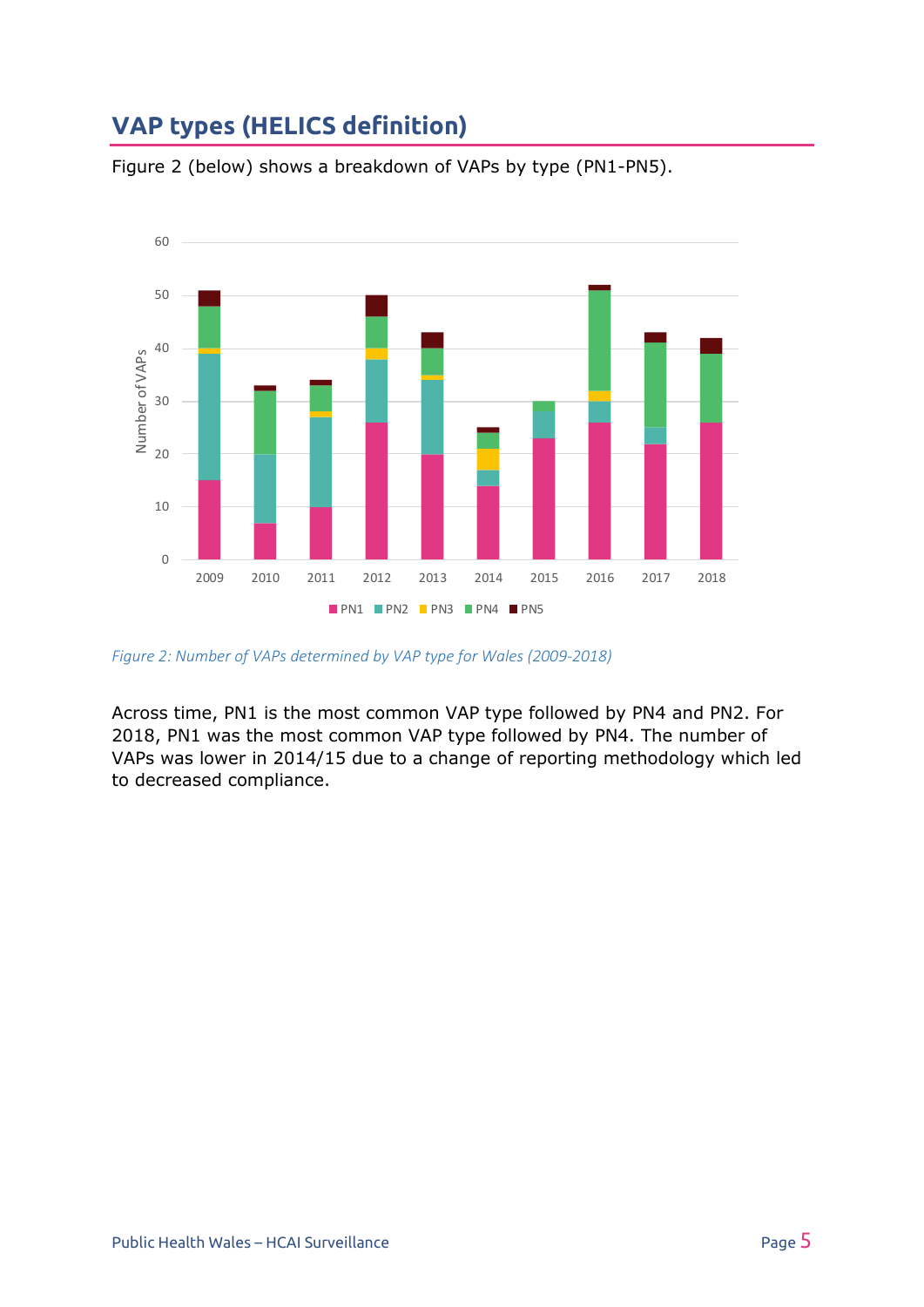# <span id="page-6-0"></span>**Causative organisms (HELICS VAPs)**

Infections categorised as PN1, PN2, PN3, or PN4 have microbiology data provided. Up to 3 organisms can be captured per infection.

In 2018 54% (n=21) of HELICS infections reported had only one organism recorded and thus we are able to identify the causative organism.

The table below shows the number of causative organisms for 2018 as recorded in Ward Watcher. The level of detail varies by hospital, with some reporting resistance data and others not. The most common causative organisms in 2018 were *Escherichia coli* (19%), MRSA (14%), and *Enterobacter sp*. (other) (14%).

#### **Organism Number of Proportion infections of total** *Escherichia coli* 4 19.0 *Enterobacter sp.* (Other) 14.3 MRSA 2014.3 *Pseudomonas aeruginosa* 2 9.5 *Staphylococcus aureus* 2 9.5 **Candida albicans** 1 4.8 *Enterobacter sp.* (Not specified) | 1 4.8 *Klebsiella* sp. (Not specified) 1 1 4.8 Proteus mirabilis 1 1 4.8 *Pseudomonadaceae* family (Other) 1 1 4.8 *Serratia marcesecens* 1 4.8 *Staphylococcus epidermidis* 1 4.8 **Grand Total 21 100**

#### *Table 1: Causative organisms 2018 (HELICS VAPS only)*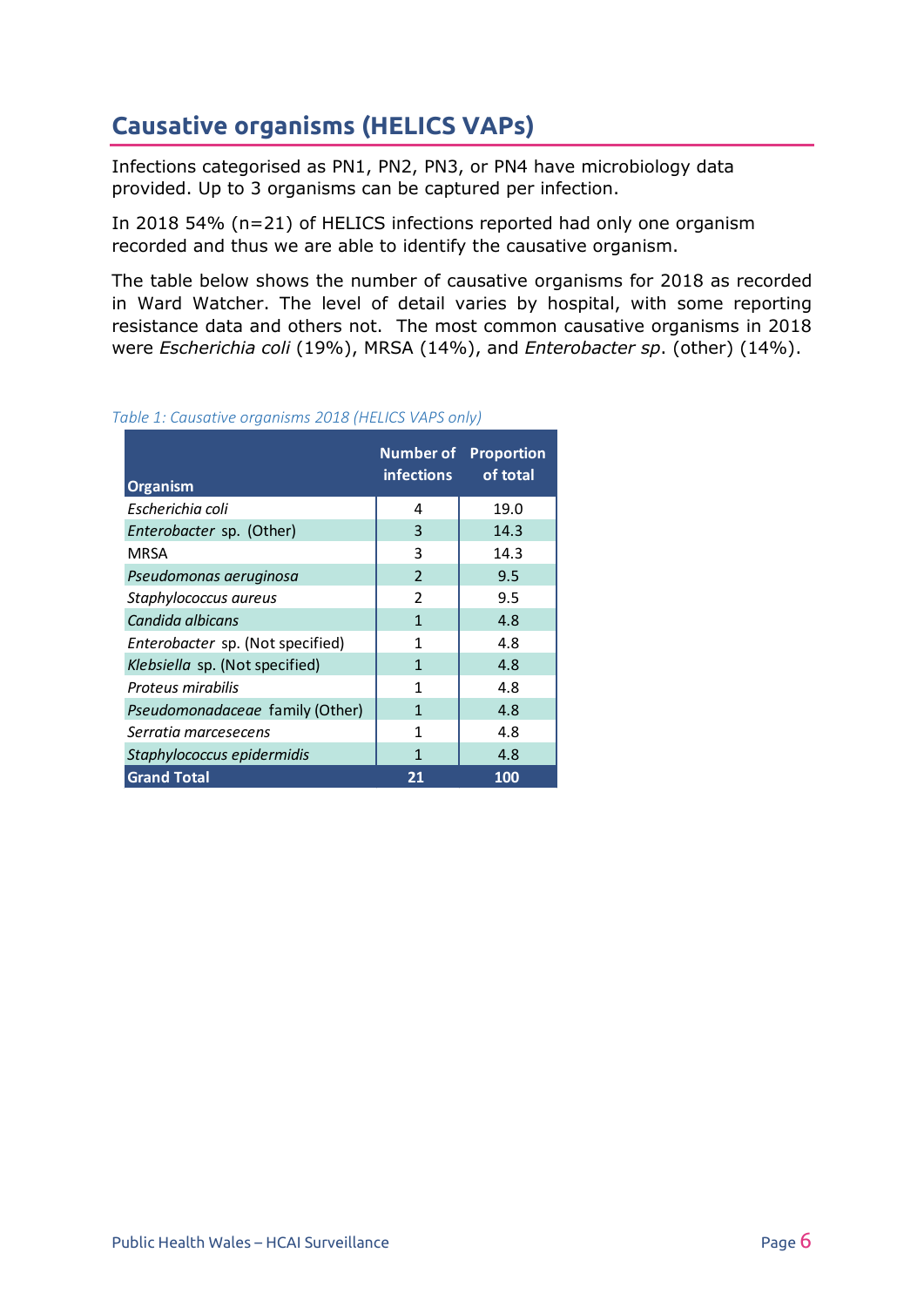# <span id="page-7-0"></span>**Associated organisms (HELICS VAPs)**

The below table shows all associated organisms for VAPs meeting the HELICS definitions in 2018. The most common associated organisms in 2018 were *Staphylococcus aureus* (16%)*, Escherichia coli* (16%), and *Candida albicans,*  (10%)*.*

*Table 2: Associated organisms 2018 (HELICS VAPs only)*

|                                              | <b>Number of</b>  | <b>Proportion of</b> |
|----------------------------------------------|-------------------|----------------------|
| <b>Organism</b>                              | <b>infections</b> | total                |
| Escherichia coli                             | 10                | 16.4                 |
| Staphylococcus aureus                        | 10                | 16.4                 |
| Candida albicans                             | 6                 | 9.8                  |
| Pseudomonas aeruginosa                       | $\overline{4}$    | 6.6                  |
| Klebsiella sp. (Not specified)               | 4                 | 6.6                  |
| Enterobacter sp. (Other)                     | 4                 | 6.6                  |
| <b>MRSA</b>                                  | 4                 | 6.6                  |
| Haemophilus influenzae                       | 3                 | 4.9                  |
| Staphylococcus epidermidis                   | 2                 | 3.3                  |
| Streptococcus sp. (Other)                    | $\overline{2}$    | 3.3                  |
| Enterobacter sp. (Not specified)             | 1                 | 1.6                  |
| Pseudomonadaceae family (Not specified)      | $\mathbf{1}$      | 1.6                  |
| Proteus mirabilis                            | 1                 | 1.6                  |
| Pseudomonadaceae family (Other)              | $\mathbf{1}$      | 1.6                  |
| Serratia marcesecens                         | 1                 | 1.6                  |
| Enterococcus sp. (Not specified)             | $\mathbf{1}$      | 1.6                  |
| Candida sp. (Not specified)                  | 1                 | 1.6                  |
| Corynebacterium sp.                          | $\mathbf{1}$      | 1.6                  |
| <b>MSSA</b>                                  | 1                 | 1.6                  |
| Gram negative bacilli other                  | $\mathbf{1}$      | 1.6                  |
| Other coagulase negative staphylococci (CNS) | 1                 | 1.6                  |
| Klebsiella sp. (Other)                       | $\mathbf{1}$      | 1.6                  |
| <b>Grand Total</b>                           | 61                | 100                  |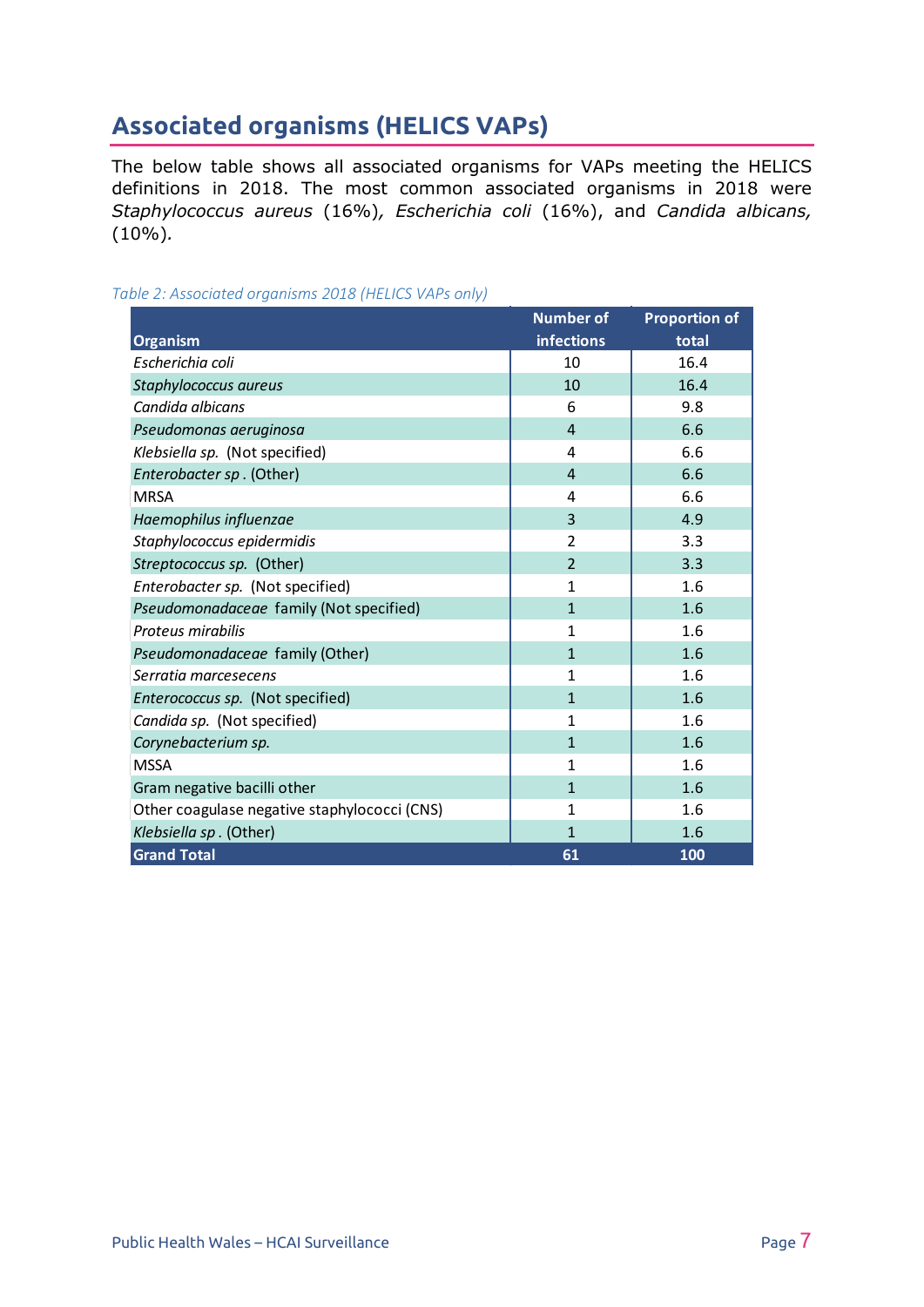## <span id="page-8-0"></span>**Welsh VAP rates (including PNX)**

In 2016 a new PN code was added to capture infections meeting all requirements for PN1-4, but where no CXR or CT scans have been done. This was following reported incidence of VAPs in Wales being lower than other European regions and a study which was conducted by Public Health Wales.<sup>2</sup>

This section details all VAPs recorded including PNX and compares the rates with and without the additional code.



*Figure 3: All Wales VAP trend rate over time compared with the HELICS VAP rate (2009-2018)*

|           | Ventilator<br>days | $VAP*$ | VAP rate<br>(per<br>1,000<br>ventilator<br>days) | $VAP**$ | VAP rate<br>(per<br>1,000<br>ventilator<br>days) |
|-----------|--------------------|--------|--------------------------------------------------|---------|--------------------------------------------------|
| 2009-2018 | 192,016            | 458    | 2.39                                             | 403     | 2.10                                             |
| Year      |                    |        |                                                  |         |                                                  |
| 2018      | 22,530             | 66     | 2.93                                             | 42      | 1.86                                             |
| 2017      | 24,209             | 62     | 2.56                                             | 43      | 1.78                                             |
| 2016      | 23,625             | 64     | 2.71                                             | 52      | 2.20                                             |
| 2015      | 10,496             | 30     | 2.86                                             | 30      | 2.86                                             |
| 2014      | 12,648             | 25     | 1.98                                             | 25      | 1.98                                             |
| 2013      | 22,264             | 43     | 1.93                                             | 43      | 1.93                                             |
| 2012      | 21,849             | 50     | 2.29                                             | 50      | 2.29                                             |
| 2011      | 18,705             | 34     | 1.82                                             | 34      | 1.82                                             |
| 2010      | 18,380             | 33     | 1.80                                             | 33      | 1.80                                             |
| 2009      | 17,310             | 51     | 2.95                                             | 51      | 2.95                                             |

*\*Including infections recorded as PNX (PN0) on WardWatcher. \*\*Excluding infections recorded as PNX (PN0) on WardWatcher.*



For 2018 there were 24 additional VAPs recorded when the PNX type was included, giving a total of 66 VAPs across Wales (42 HELICS). This gives a VAP rate per 1,000 ventilator days of 2.93. The Welsh VAP rate in 2018 was higher than in 2017 (2.56 per 1000 ventilator days). 62.1% of infections were attributed to males , with the median age being 59 and the age range being 18-83.

Since the introduction of the PNX code, the number of VAPs in Wales has increased, whereas the number of HELICS VAPs has decreased.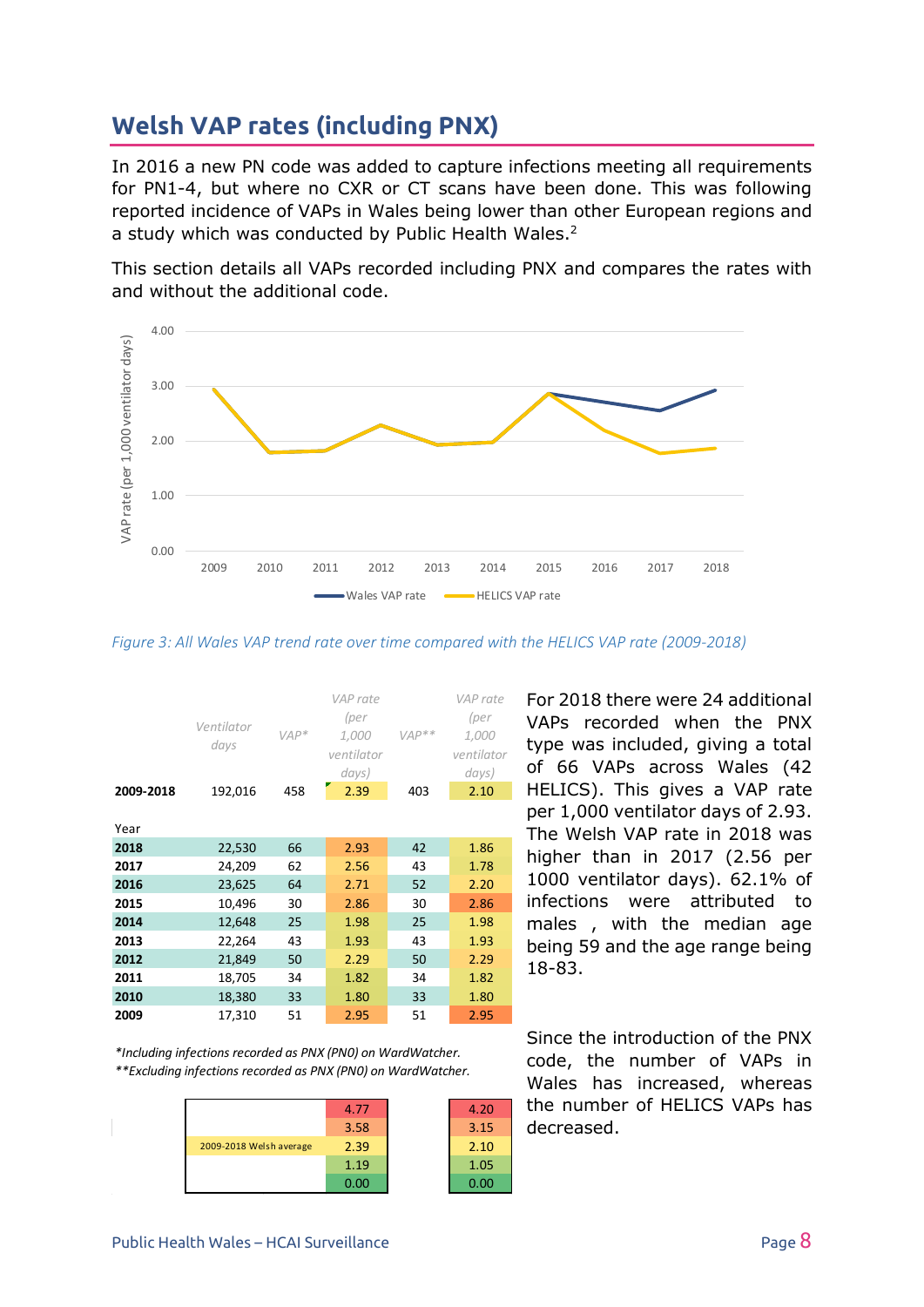# <span id="page-9-0"></span>**VAP types (including PNX)**

The following figure shows the number of VAPs broken down the by type of VAP recorded by the surveillance. The VAP types include those as noted by HELICS (PN1-PN5), and includes the Welsh PNX type from 2016 onwards.



*Figure 4: Proportion of VAPs by type for Wales (2009-2018)* 

Since the introduction of the PNX VAP type, the proportion of VAPs categorised as PNX has increased each year, (19% 2016, 31% 2017 and 36% in 2018). Compared to the HELICS VAPs, this illustrates an additional 12 VAPs in 2016, 19 VAPs in 2017, and 24 VAPs in 2018.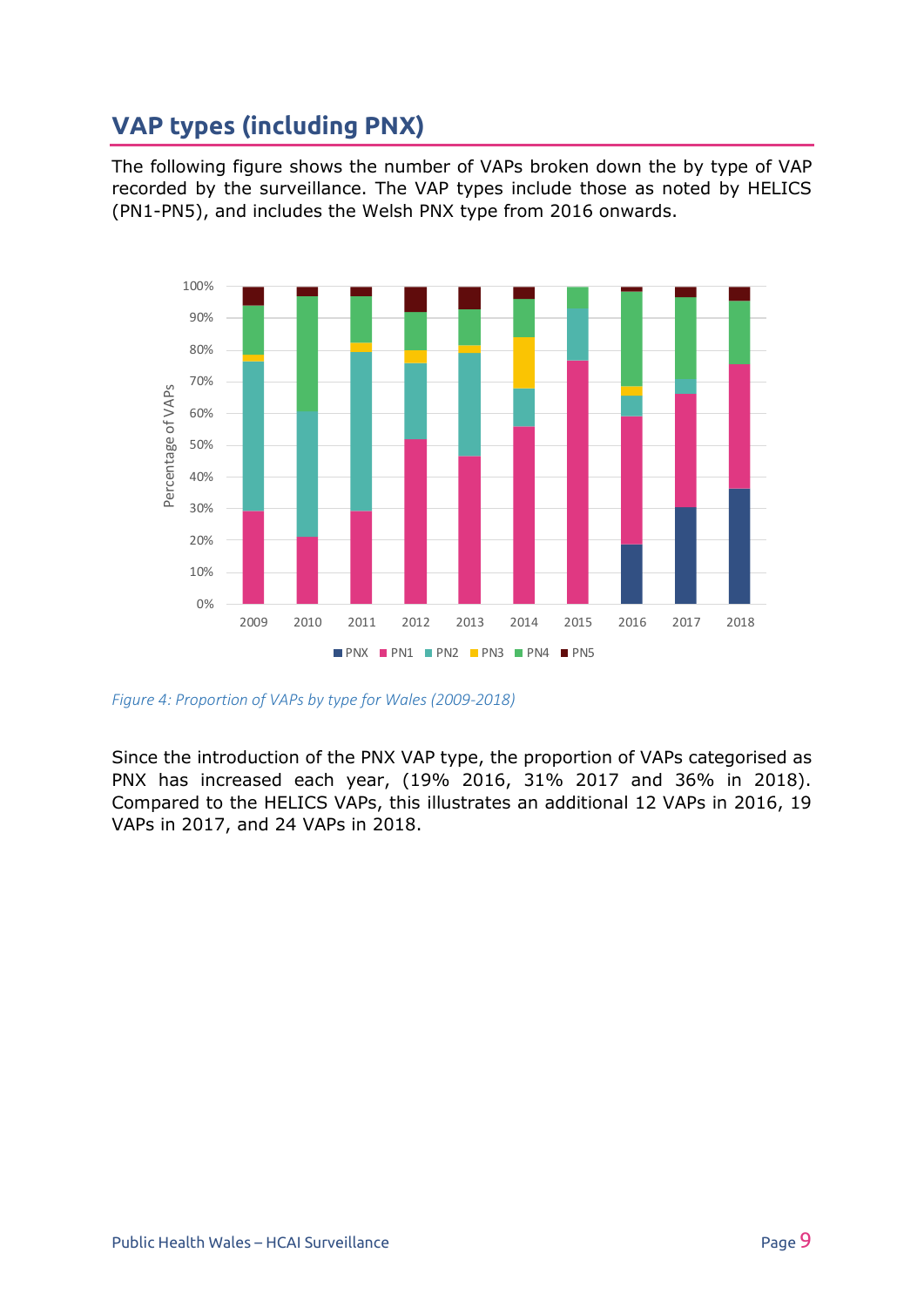## <span id="page-10-0"></span>**Causative organisms**

In 2018 56% of total infections (all VAP types) had just one organism reported and thus we are able to identify the causative agent.

Of the infections recorded as PNX, the most common causative organisms were *Escherichia coli, Staphylococcus aureus*, and *Pseudomonas aeruginosa*. This is the same for HELICS VAPs, with the exception of *Enterobacter sp*. which were more common in HELICS VAPS than PNX VAPs.

|                                  | <b>VAP Type</b> |                    |                      | <b>Proportion of all</b> |  |
|----------------------------------|-----------------|--------------------|----------------------|--------------------------|--|
| <b>Organism</b>                  | <b>PNX only</b> | <b>HELICS VAPS</b> | <b>All VAP types</b> | <b>VAP types</b>         |  |
| Escherichia coli                 | 3               | 4                  | 7                    | 20.0                     |  |
| <b>MRSA</b>                      | $\mathbf{1}$    | 3                  | 4                    | 11.4                     |  |
| Staphylococcus aureus            | 2               | 2                  | 4                    | 11.4                     |  |
| Pseudomonas aeruginosa           | $\overline{2}$  | $\overline{2}$     | $\overline{4}$       | 11.4                     |  |
| Enterobacter sp. (Other)         | 0               | 3                  | 3                    | 8.6                      |  |
| Candida albicans                 | $\mathbf{1}$    | $\mathbf{1}$       | $\overline{2}$       | 5.7                      |  |
| Staphylococcus epidermidis       | 0               | 1                  | 1                    | 2.9                      |  |
| Candida sp. (Not specified)      | 1               | $\Omega$           | 1                    | 2.9                      |  |
| Klebsiella sp. (Not specified)   | $\Omega$        | 1                  | 1                    | 2.9                      |  |
| Klebsiella sp. (Other)           | $\mathbf{1}$    | $\Omega$           | $\mathbf{1}$         | 2.9                      |  |
| Enterobacter cloacae             | 1               | $\Omega$           | 1                    | 2.9                      |  |
| Enterobacter sp. (Not specified) | $\Omega$        | $\mathbf{1}$       | $\mathbf 1$          | 2.9                      |  |
| Haemophilus influenzae           | 1               | $\Omega$           | 1                    | 2.9                      |  |
| Proteus mirabilis                | $\Omega$        | $\mathbf{1}$       | $\mathbf{1}$         | 2.9                      |  |
| Pseudomonadaceae family          | 0               | 1                  | 1                    | 2.9                      |  |
| Serratia marcesecens             | $\Omega$        | $\mathbf{1}$       | $\mathbf{1}$         | 2.9                      |  |
| Stenotrophomonas maltophilia     | 1               | $\Omega$           | 1                    | 2.9                      |  |
| <b>Grand Total</b>               | 14              | 21                 | 35                   | 100.0                    |  |

#### *Table 3: Causative organisms (PNX only compared to HELICs VAPs) 2018*